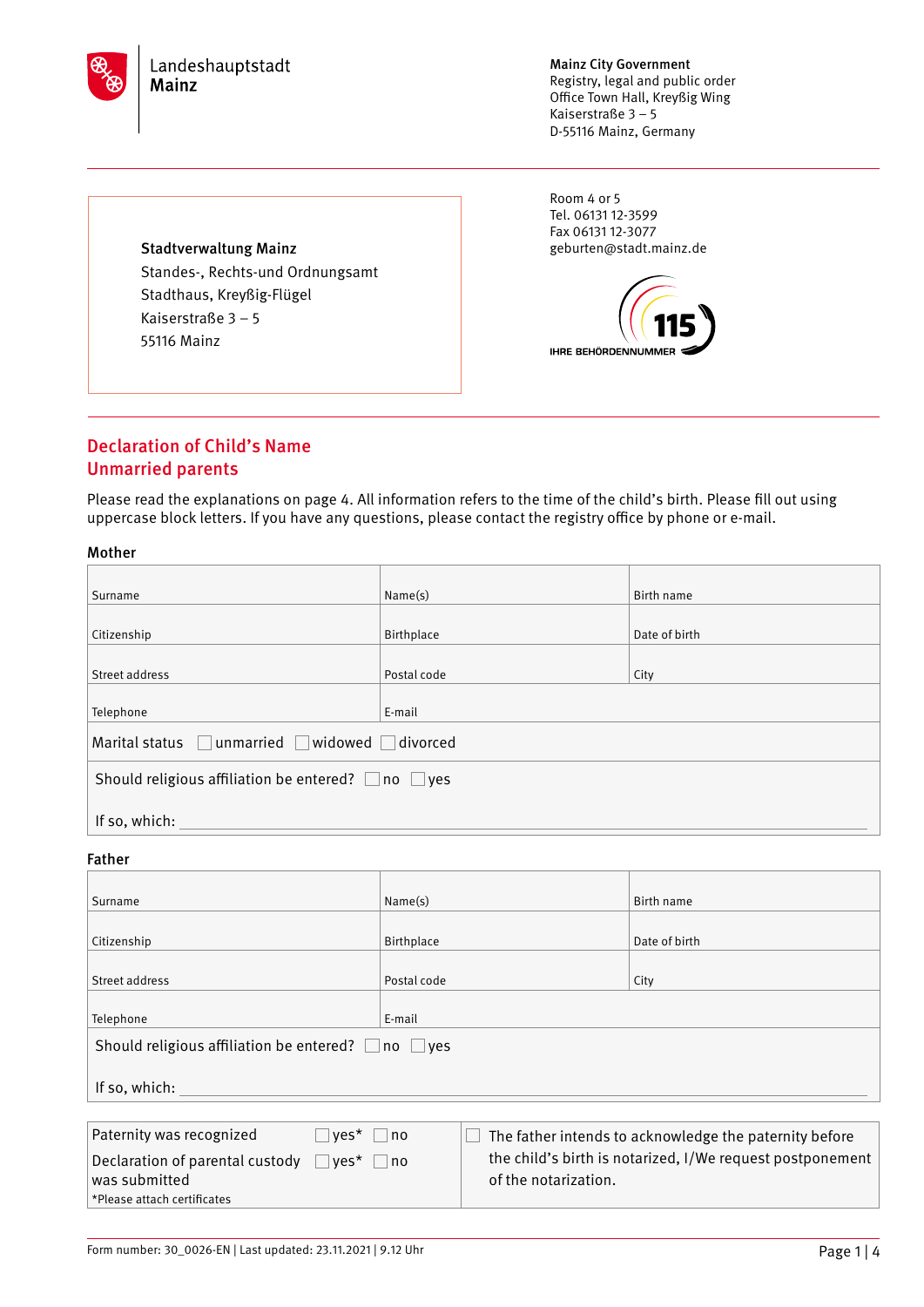## Mainz City Government | Registry, legal and public order Declaration of Child's Name Unmarried parents– Page 2

| stillbirth(s)<br>The number of children born by the mother:<br>includes  |
|--------------------------------------------------------------------------|
| The mother's previous child was born on<br><i>in</i>                     |
| $\vert$ Joint child of the parents indicated above? $\Box$ no $\Box$ yes |

### Declaration of Child's Name

Art. 10 of the Introductory Law of the German Civil Code (EGBGB), Section 1617 of the German Civil Code (BGB)

| Child's date of birth 20                                               | male $\Box$ female $\Box$ other $\Box$ not specified |  |
|------------------------------------------------------------------------|------------------------------------------------------|--|
| I/We determine the child's surname (name at birth) according to the    |                                                      |  |
| German right to bear a name.                                           |                                                      |  |
| right to bear a name.                                                  |                                                      |  |
| The child shall receive the surname of $\Box$ the mother<br>the father |                                                      |  |
| Name(s) of the child                                                   |                                                      |  |
|                                                                        |                                                      |  |

| Surname(s), Birth name (Name, Apellidos, επώνυμο, Cognome, Naam, Apelidos, Soyadi, Prezim, фамилии имє)   |  |
|-----------------------------------------------------------------------------------------------------------|--|
|                                                                                                           |  |
|                                                                                                           |  |
| Name(s) (first & middle name, Nombre propio, Ὀνόματα, Prenomi, Voornamen, Nome próprio, Adı, Ime, Imiona) |  |
|                                                                                                           |  |

Foreign name components (e.g. father's name (Фиkpet), proper names, name chain)

## Important note

Please inquire at the registry office whether the name that you have selected is legally possible. If you are unsure, you can leave the name field open and postpone the notarization. However, you must report the child's name directly to the registry office within 1 month.

By signing, you acknowledge that the spelling of the names and the indication of foreign special characters (á, à, ç, ğ, ş, š, ı = i without dot, etc.) is correct.

Please note that, in principle, changes or additions are no longer possible after notarization by the registry office. A fee-based name change under public law would only be possible under certain conditions.

City | Date Signature of the mother Signature of the father (if he is entitled to custody)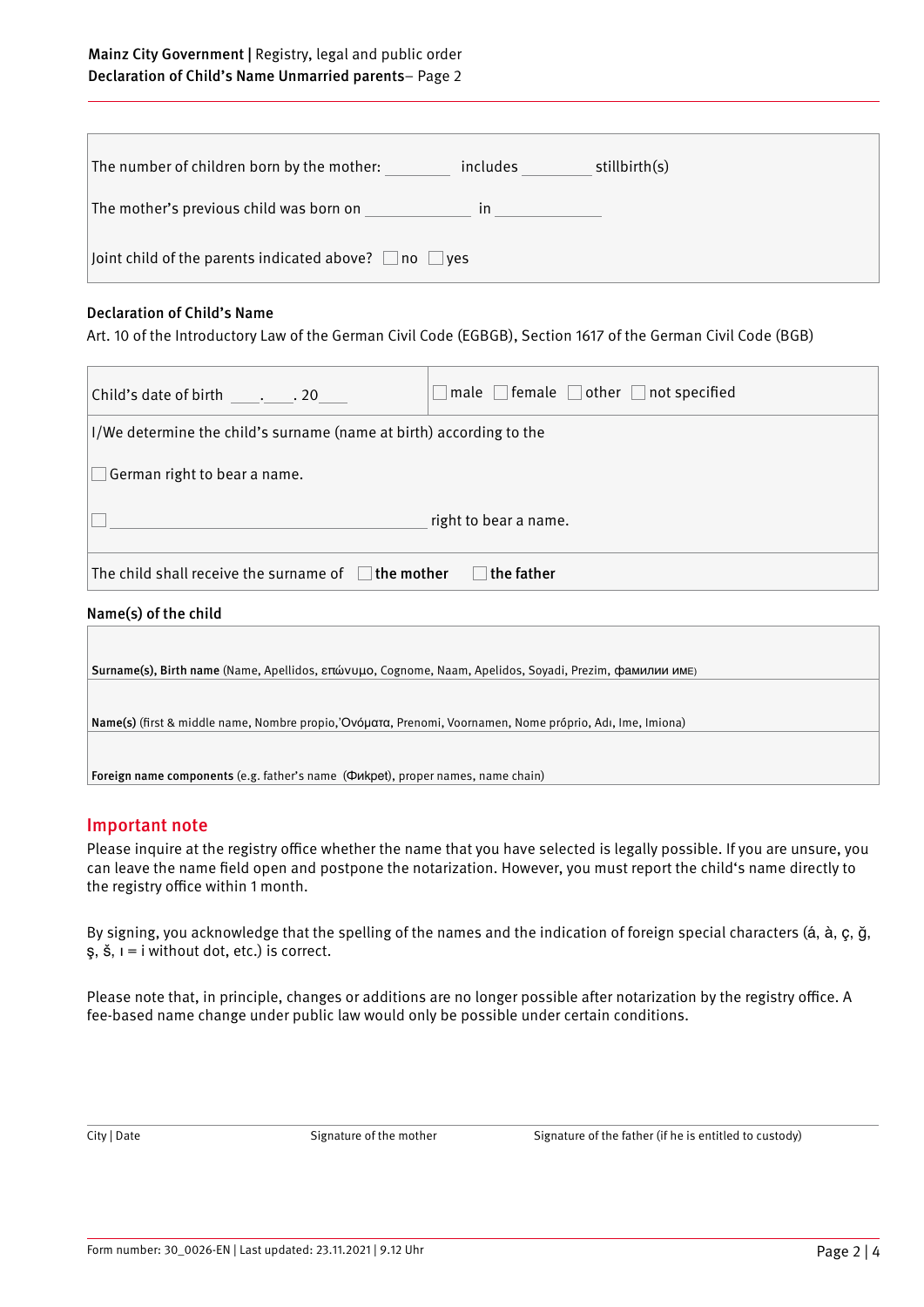# Mandatory request of certificates at the Mainz registry office

We issue your certificates free of charge for child allowance, maternity benefit (statutory health insurance) and parental benefit. These free certificates must be submitted to the competent authorities, to be retained there.

In addition, you need more fee-based certificates, such as those for the employer, the income tax card office, the consulate, for private insurance policies and the Windelsack waste management system in the Mainz-Bingen administrative district.

## The following fee-based certificates are ordered:

| Certificate for the family register                  |               |
|------------------------------------------------------|---------------|
| $\Box$ 1 birth certificate in register format DIN A5 | <b>12 EUR</b> |
| Birth certificates                                   |               |

| 1 birth certificate  | <b>12 EUR</b> |
|----------------------|---------------|
| 2 birth certificates | <b>18 EUR</b> |
| 3 birth certificates | 24 EUR        |
| 4 birth certificates | 30 EUR        |
| 5 birth certificates | 36 EUR        |

### International or multilingual birth certificates

(English, Turkish, French, Italian, Spanish, Portuguese, Greek, Dutch, Croatian, Polish)

| 1 international birth certificate         | 12 FUR |
|-------------------------------------------|--------|
| 2 international birth certificates        | 18 FUR |
| $\Box$ 3 international birth certificates | 24 EUR |
| 4 international birth certificates        | 30 EUR |
| 5 international birth certificates        | 36 EUR |

### Birth register printout

(e.g. the American passport, French authorities, persons with unclear identity)

| 1 birth register printout  | <b>12 EUR</b> |
|----------------------------|---------------|
| 2 birth register printouts | <b>18 EUR</b> |
| 3 birth register printouts | 24 EUR        |
| 4 birth register printouts | <b>30 EUR</b> |
| 5 birth register printouts | <b>36 EUR</b> |

The certificates can be paid locally in cash or with an EC card. Credit cards are not accepted. The paid certificates are sent to you by mail.

City | Date Signature